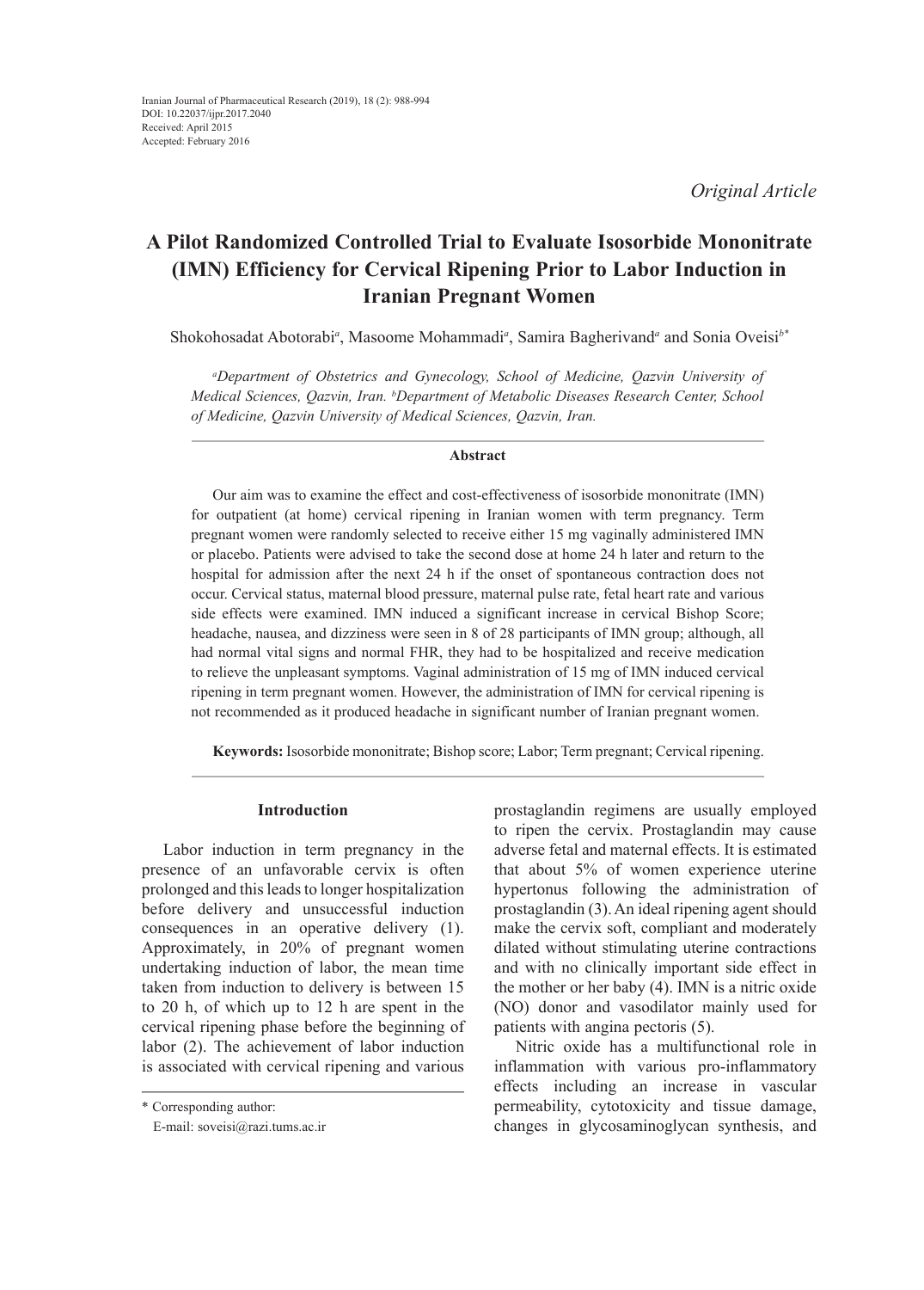apoptosis. Apoptosis is recognized to play an important role in cervical ripening (6).The nitric oxide system relaxes the myometrium and nitric oxide donors have been proposed as tocolytic agents in the management of preterm labor and effectively been used in treating intrapartum fetal distress caused by uterine hypertonus (7).

Therefore it is important to study the clinical effect of local treatment with nitric oxide donors on the uterine cervix and assess the probable adverse maternal and fetal effects of this medical treatment at term (8).

Several trials have established the efficacy and safety of vaginally administered IMN but 3 randomized clinical trials using IMN for cervical ripening in term pregnancy produced varying degrees of success and outcome in Iran (9-11).

Due to the discrepancy between the research in Iran and recent recommendations to promote and facilitate NVD, the need for further research in this field is felt. The present study was carried out to evaluate the safety, efficacy, and side effect of self-administered IMN treatment for cervical ripening in Iranian outpatient women with term pregnancies.

## **Experimental**

This was a pilot randomized doubleblind, placebo-controlled study (IRCT = 201301134850N2) conducted at Kosar teaching hospital, Qazvin (Iran) from October 2012 to February 2014. The study was approved by the Human Ethics Committee of Qazvin University of Medical Sciences and all pregnant women included in the study provided written informed consent to enter the study.

## *Participants*

Inclusion criteria were maternal age of 18 years or older, unfavorable cervix (Bishop score 6 or less), uncomplicated singleton pregnancy with vertex presentation, reactive non-stress test, gestational age between 38 and 42 weeks and absence of labor, normal amniotic fluid index measuring  $\geq$ 5 cm, intact fetal membranes and absence of contraction frequency of three or greater in 10 min as well as absence significant systemic maternal disease other than preeclampsia or diabetes.

Exclusion criteria included consisted of fetal malpresentation, cesarean repeat or uterine surgery and presence of a placenta previa or low-lying placenta, contraindications to receive nitric oxide and prostaglandins (allergy, history of severe asthma, hypotension, palpitation), regular uterine contractions, cardio respiratory disease, history of headache, intolerance to isosorbide mononitrate, and serious disease defined as daily use of medication (3, 5 and 12).

The intervention group received IMN 15 mg (Dexel Pharma, UK) and the control group was given placebo tablets of similar design as isosorbide mononitrate. Figure 1 shows the trial profile and the proportion of participants who completed follow-up. Two patients were excluded from the study because they gave birth in a different hospital. Among the remaining 58 women, 28 were in the IMN group and 30 in the control group.

## *Procedure*

Randomization was performed through random-number tables in which the sorting blocks were in sealed opaque envelopes. Both the IMN and the placebo tablets were administered into the posterior vaginal fornix by a research nurse. Neither the participating women nor the research nurse were aware of the agent administered.

First of all, it should be noted that before the beginning of the study, we used IMN 30 mg tablets in 6 persons as pilot, but within the 24 h following the administration of medications, the patients complained of painful headaches (7). Therefore, the authors were forced to decrease the dose of IMN to 15 mg. Later, based on the blocks and while the patients were at the gynecology outpatient clinic, IMN 15 mg and placebo were placed inside the vagina of intervention and control groups, respectively.

The patients were advised to take the second dose at home after 24 h and return to the hospital for admission after the next 24 h if the onsets of spontaneous contraction do not occur.

## *Measures*

Assessment of the cervix, based on other references, included consistency, length, dilatation, position, and station of the fetal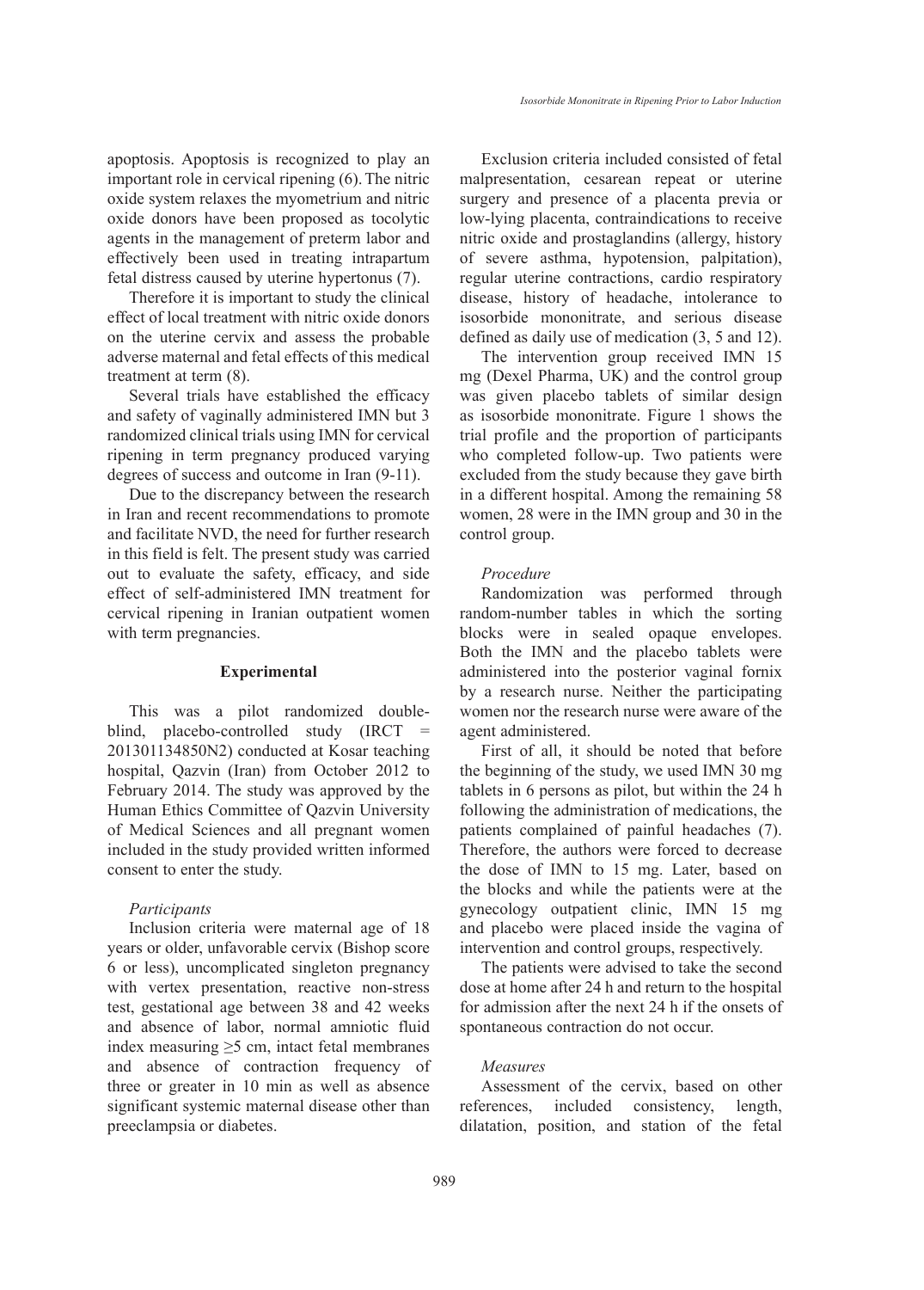

**Figure 1.** Flow chart of the study participants.

presenting part as first described by Bishop Score  $(8)$ .

In addition, maternal pulse rate and blood pressure, fever, headache, and palpitation were pressure, rever, headache, and parphation were recorded. If inclusion criteria were fulfilled, a signed informed consent form was obtained from each participant before recruitment. If labor the sorting blocks were in which the sorting blocks were in which the sorting blocks were in which the sorting blocks were in which the sorting blocks were in which the so contractions did not start, the induction of labor would begin. Labor, birth length, the causes of cesarean, weight, sex, and the Apgar score at 1 of 70 eligible women approached for the and 5 min for all newborns were recorded.

## *Statistical analysis*

We first compared the demographic characteristics of the two study groups using chi-squared and *t*-tests. There was no significant difference in the demographic variables between the two groups (Table 1). The intervention effects were analyzed by repeated measures ANOVA with dependent measures, described earlier in the Measures section.

## **Results and Discussion**

Of 70 eligible women approached for the study, 60 provided signed informed consent form and 10 declined enrolments. Maternal demographic and obstetric characteristics were similar between the two groups with no difference in gestational age (Table 1).

**Table 1.** Characteristics of study participants by *t*-test measure.

| <b>Characteristic</b>  | <b>Isosorbide mononitrate Mean <math>\pm</math> SD (n = 28)</b> | Placebo Mean $\pm$ SD (n = 30) | D    |
|------------------------|-----------------------------------------------------------------|--------------------------------|------|
| Maternal age (year)    | $22.04 \pm 3.82$                                                | $22.8 \pm 4.23$                | 0.49 |
| BMI                    | $28.71 \pm 4.61$                                                | $30.29 \pm 4.21$               | 0.17 |
| Gestational age (week) | $40.14 \pm 0.32$                                                | $40.09 \pm 0.45$               | 0.5  |
| Induction time         | $6.63 \pm 5.38$                                                 | $6.09 \pm 5.23$                | 0.7  |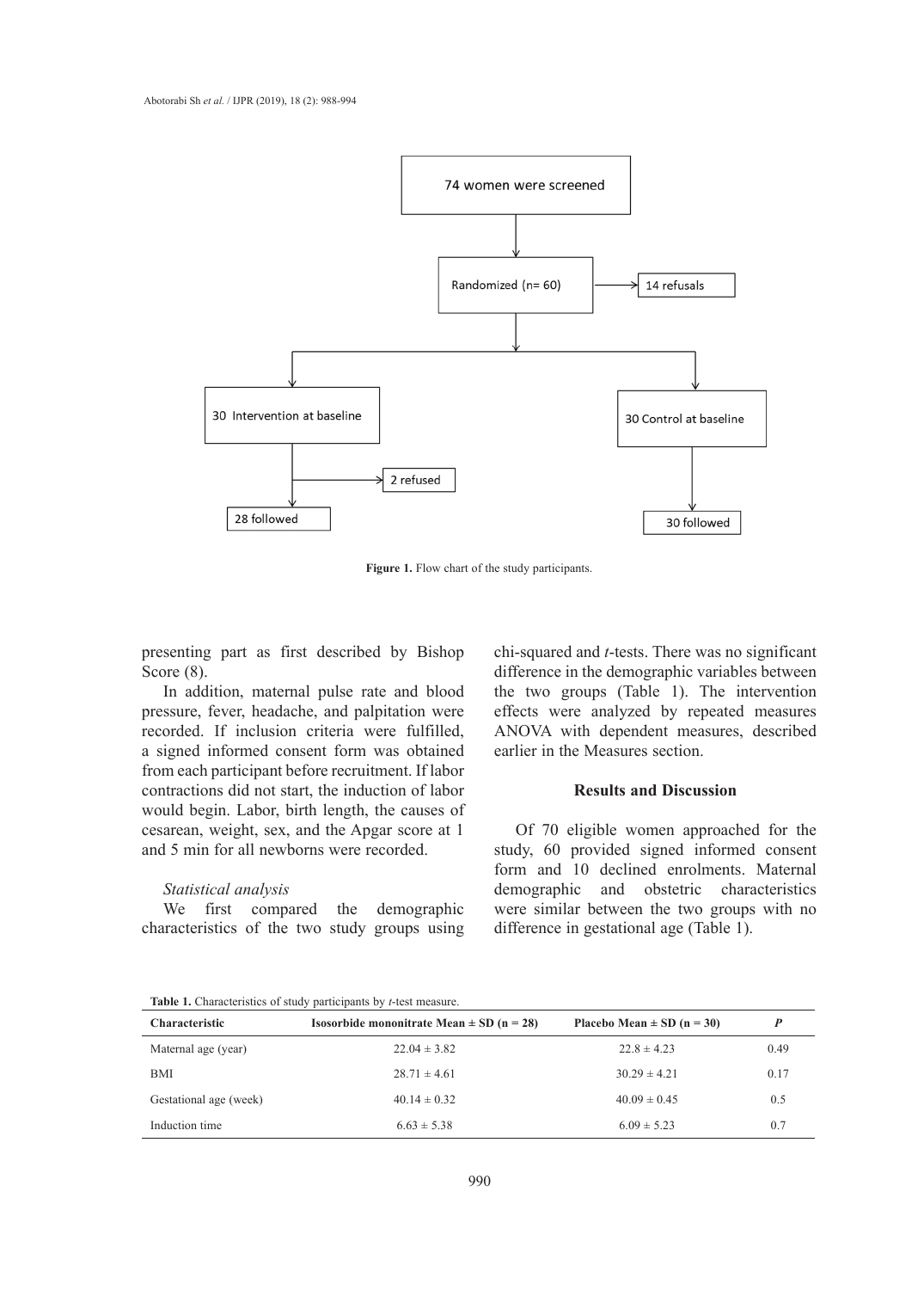Table 2. Between-groups comparison of labor and parity by chi-square measure.

| Outcome              | isosorbide mononitrate ( $n = 28$ ) | Placebo $(n = 30)$ |      |  |
|----------------------|-------------------------------------|--------------------|------|--|
| Delivery Mode, VD    | $18(64.3\%)$                        | $16(53.3\%)$       | 0.04 |  |
| Nulliparity N $(\%)$ | $21(50\%)$                          | $21(50\%)$         |      |  |

**Table 3.** Compare of maternal side effects between two groups by chi-square measure.

| Variable    | Group   | Yes          | No.           | <b>Total</b>  | P-value | $X^2$ |
|-------------|---------|--------------|---------------|---------------|---------|-------|
| Headache    | case    | $8(28.6\%)$  | $20(71.4\%)$  | $28(100\%)$   |         |       |
|             | Control | $0(0\%)$     | $30(100.0\%)$ | $30(100\%)$   | 0.002   | 9.94  |
| Palpitation | case    | $\mathbf{0}$ | 28 (100.0%)   | $28(100.0\%)$ |         |       |
|             | Control | $\mathbf{0}$ | $30(100.0\%)$ | $30(100.0\%)$ |         |       |
| Fever       | case    | $1(3.6\%)$   | $27(96.4\%)$  | $28(100.0\%)$ |         |       |
|             | Control | $\mathbf{0}$ | $30(100.0\%)$ | $30(100.0\%)$ | 0.296   | 1.09  |

The indication for induction of labor (as defined by the obstetrician caring for the woman) was postdating pregnancy in all women. There was no difference in the indication for induction of labor between the two study groups. There was no tachysystole or hyperstimulation in our study groups. Headache, nausea, and dizziness

were seen in 8 of 28 participants of the IMN group, although with normal vital signs and normal FHR, they were hospitalized and needed medication to relieve the symptoms (Tables 2 and 3).

Neonatal outcomes including birth weight, birth weight greater than 4,000 g, Apgar scores



**Figure 2.** Comparison of Bishop Scores in two stages between intervention and control group by repeated measures ANOVA.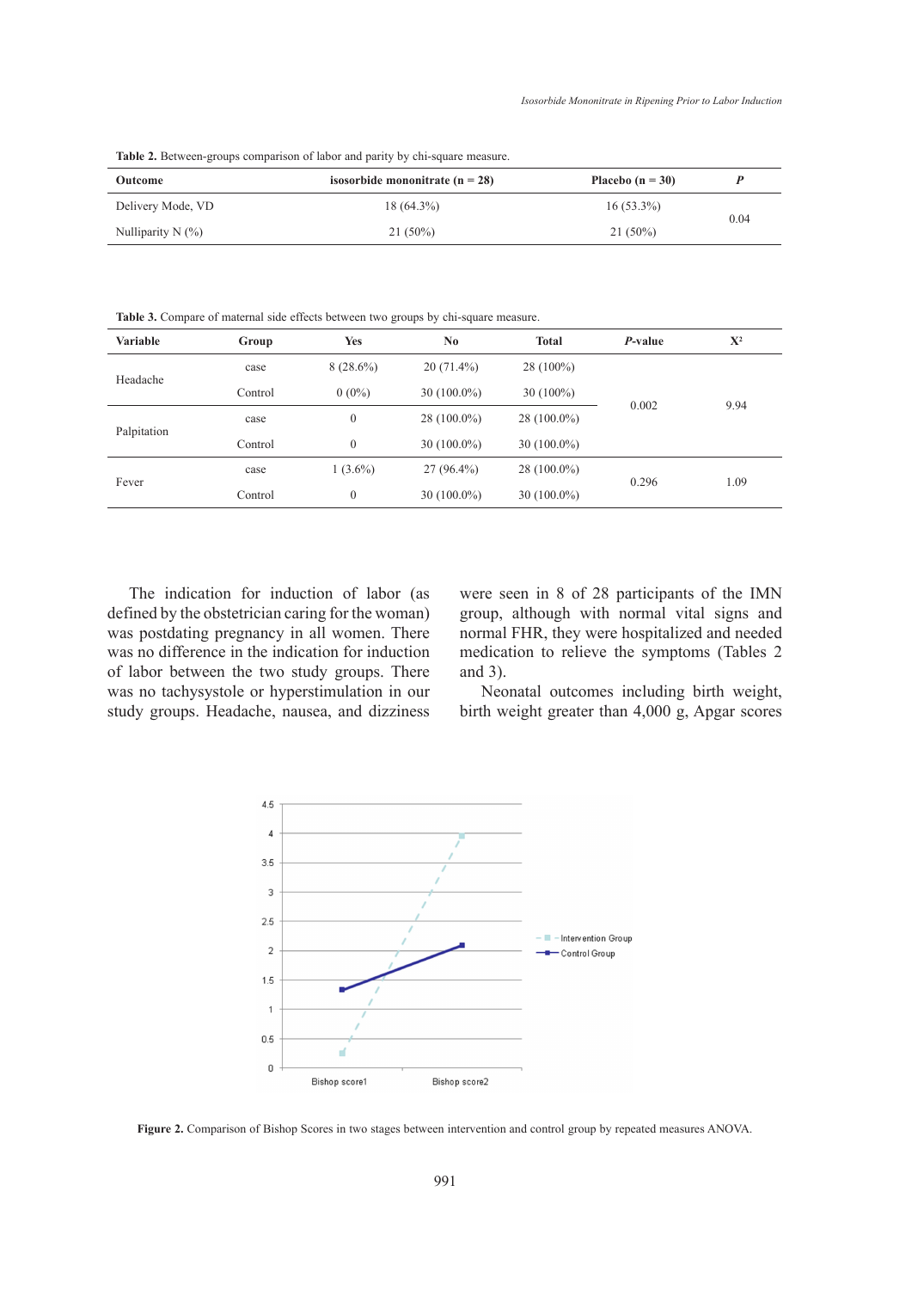| Groups | variables | <b>Failure to progress</b> |                | <b>Fetal distress</b> |             | <b>Meconium</b> |              |                        |
|--------|-----------|----------------------------|----------------|-----------------------|-------------|-----------------|--------------|------------------------|
|        |           | ves                        | n <sub>0</sub> | ves                   | no          | ves             | no           | <i>P</i> -value, $X^2$ |
| Drug   | yes       | $3(10.7\%)$                | 25 (89.3%)     | $4(14.29\%)$          | 24 (85.71%) | $2(7.1\%)$      | $26(92.9\%)$ | 0.734, 2.01            |
|        | no        | $6(20\%)$                  | $24(80\%)$     | $4(13.3\%)$           | 26(86.7%)   | $4(13.8\%)$     | $26(86.2\%)$ |                        |

**Table 4.** Comparison of labor complications between-groups by chi-square measure.

less than 7 at 1 and 5 min, meconium at the time of ruptured membranes, and neonatal intensive care unit admission were similar between the two groups. However, no baby of either group was admitted to NICU.

As shown in Figure 2, the Bishop Score in the IMN group was  $0.2 \pm 0.5$  at the first examination and 3.96 1.4  $\pm$  at the sec examination whereas in the control group the Bishop scores were  $1.33 \pm 0.8$  and  $2.1 \pm 1.7$  at the first and second examinations, respectively  $(p = 0.001; F =$ 53.76).

Furthermore, we were interested in calculating the strength of treatment effect with isosorbide (effect size) in our intervention and control groups which was estimated using Cohen's guideline, whereby a value of 0.2 denotes a small, 0.5 a medium, and 0.8 a large effect size (13).

The results obtained in our study showed that the effect size of the present study was 2.77, indicating a large effect size in the IMN group with Bishop score equal or higher than 6 in 5 cases (17.9%) of IMN group and 2 cases (6.7%) of control group, however, no significant difference  $(p = 0.19)$  was observed between the two groups while 3 cases (11%) lacked the onset of spontaneous contraction 48 h following the administration of medication.

Palpitation was not observed in any members of the IMN or control groups. The induction time in the IMN group was  $6.63 \pm 5.38$  h and in control group  $6.09 \pm 5.24$  h with no significant difference between the two groups ( $p = 0.785$ ).

 Normal vaginal delivery (NVD) occurred in 18 (64.3%) cases of the IMN group and 16 (53.3%) cases of the control group with no statistically significant difference between the two groups  $(p = 0.4)$ . The indications for cesarean section in the IMN and control groups

were fetal distress (4 versus 4 cases), failure to progress (3 versus 6 cases), and meconium (2 versus 4 cases), respectively (Table 4).

## **Conclusion**

This study was conducted according to the request made by pregnant women to decrease the period of hospital stay and also to consider the fact that many studies have shown that IMN can induce cervical ripening. This study examined the effects of IMN in term pregnant mother and fetus.

Economic evidence in the area of induction of women generally proposed that an unfavorable cervix prior to induction of labor significantly increases the rate of caesarean delivery. As caesarean delivery is the most costly type of delivery (14).

This could be due to the reduced dose used in the present study based on the data found in our pilot review which was lower than the dose used in previous studies. However, it is noteworthy that although the repeat measure showed a significant difference in Bishop score between the two groups at the primary evaluation, nevertheless, the difference in the effect size was found to be obvious after the secondary evaluation even though the women treated with IMN had a higher mean Bishop score after 48 h compared to the women given placebo tablets at the appointment which indicated a significant difference in Bishop score between the two groups.

Results of another study demonstrate the important findings in outpatient cervical ripening using IMN in term pregnancies. Outpatient use of IMN 36 h before hospital admission for induction of labor meaningfully shortened the time from hospital admission to delivery. There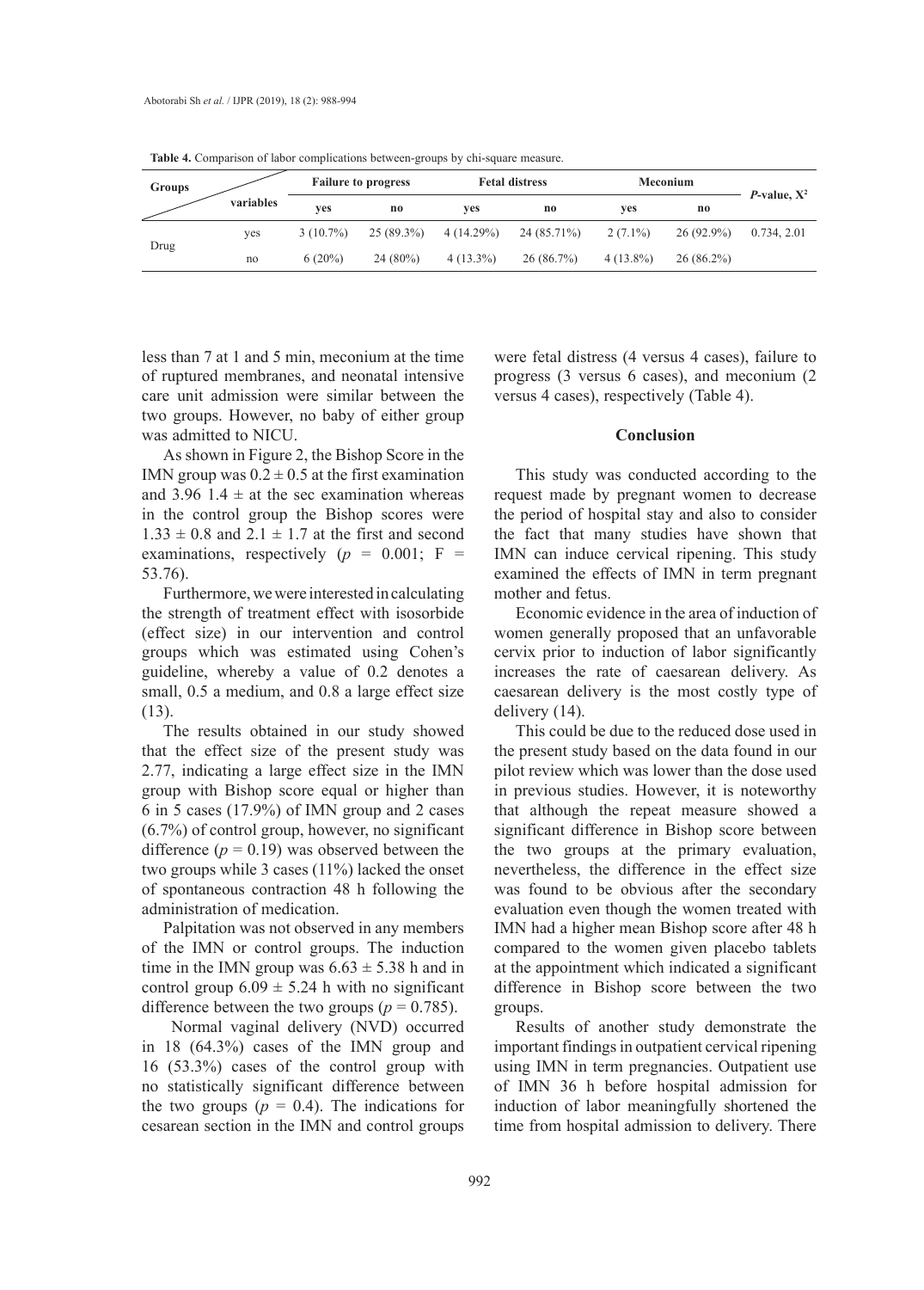was also a significant difference in Bishop scores between groups at the time of admission (15).

The current study failed to evaluate the effects of this drug in creating hyperstimulation due to its lower dose used. However, we did not observe any adverse fetal heart after the administration of IMN and the fetal distress affecting the two study groups was shown to be similar. Also, there was no significant difference in the mode of delivery, Apgar score, and the need for neonatal intensive care was found between women treated with IMN and women who were given placebo tablets. Side effects of headache, tachycardia and a fall in maternal blood pressure are probably associated to circulate levels of isosorbide mononitrate. In other words, the ripening effects of vaginally administered nitric oxide donors are probably due to a local action of the drug, but side effects are due to systemic absorption (16).

Pregnant women are interested in selfadministrating the drugs used for softening of cervix at home and before admission to hospital and this could benefit the mental health of mothers and reduce their hospitalization cost. However, isosurbide mononitrate despite the softening effect on cervix and its low dose cannot be recommended for pregnant women as it induces a complaining headache, leading to hospitalization of patients.

Considering the importance of assessing the effect of drugs on individuals in different countries for adjusting the most appropriate dose of the drug, isosurbide mononitrate, at least at the recommended dose used in other studies, cannot be prescribed as a drug for ripening of cervix in the pregnant women of Iranian population.

#### **Acknowledgment**

Authors would like to thank of Clinical Research Development Center of Qazvin Kosar Hospital for assisting us in this research project.

## **References**

(1) Agarwal K, Batra A, Batra A, Dabral A and Aggarwal (12) A. Evaluation of isosorbide mononitrate for cervical ripening prior to induction of labor for postdated

pregnancy in an outpatient setting*. Int. J. Gynaecol. Obstet.* (2012) 118: 205-9.

- Bollapragada S, Mackenzie F, Norrie J, Petrou S, (2) Reid M, Greer I, Osman I and Norman JE. IMOP: randomized placebo controlled trial of outpatient cervical ripening with isosorbide mononitrate (IMN) prior to induction of labour - clinical trial with analyses of efficacy, cost effectiveness and acceptability. *BMC Pregnancy Childbirth* (2009) 116: 1185-95.
- (3) Bullarbo M, Orrskog ME, Andersch B, Granström L, Norström A and Ekerhovd E. Outpatient vaginal administration of the nitric oxide donor isosorbide mononitrate for cervical ripening and labor induction postterm: a randomized controlled study. *Am. J. Obstet. Gynecol.* (2007) 196: 50-5.
- Vidanagamage RS and Goonewardene IM. The (4) efficacy of two different doses of vaginal isosurbide mononitrate in pre induction cervical ripening: a double blind randomised controlled trial. *Ceylon Med. J.* (2011) 56: 91-100.
- (5) Collingham JP, Fuh KC, Caughey AB, Pullen KM, Lyell DJ and El-Sayed YY. Oral misoprostol and vaginal isosurbide mononitrate for labor induction: a randomized controlled trial. *Obstet. Gynecol.* (2010) 116: 121-6.
- (6) Bullarbo M, Norström A, Andersch B and Ekerhovd E. Isosorbide mononitrate induces increased cervical expression of cyclooxygenase-2, but not of cyclooxygenase-1, at term. *Eur. J. Obstet. Gynecol. Reprod. Biol*. (2007) 130: 160-4.
- (7) Nicoll AE, Mackenzie F, Greer IA and Norman JE. Vaginal application of the nitric oxide donor isosurbide mononitrate for preinduction cervical ripening: a randomized controlled trial to determine effects on maternal and fetal hemodynamics. *Am. J. Obstet. Gynecol*. (2001) 184: 958-64.
- Ekerhovd E, Bullarbo M, Andersch B and Norström (8) A. Vaginal administration of the nitric oxide donor isosurbide mononitrate for cervical ripening at term: a randomized controlled study. *Am. J. Obstet. Gynecol.* (2003) 189: 1692-7.
- (9) Yazdizadeh H, Abedi P, Najar S and Angali KA. The impact of isosorbide mononitrate on cervical ripening and labor induction in primiparous women with term pregnancy: a double-blind, randomized, controlled trial. *Iran. J. Nurs. Midwifery Res.* (2013) 18: 246-50.
- (10) Haghighi L, Homam H, Raoofi Z and Najmi Z. Intravaginal isosorbide dinitrate or misoprostol for cervical ripening prior to induction of labour: a randomised controlled trial. *J. Obstet. Gynaecol.* (2013) 33: 272-6.
- (11) Dehghani FR, Sekhavat L, Ghafoorzadah M, Tabatabaii R and Farajkhoda T. Comparison between efficacy of vaginal isosurbide mononitrate and low dose syntocinon on cervical ripening at labor*. Iran. J. Obstet. Gynecol. Infertil.* (2011) 14: 29-39.
- (12) Chanrachakul B, Herabutya Y and Punyavachira P. Randomized trial of isosurbide mononitrate versus misoprostol for cervical ripening at term*. Int. J.*